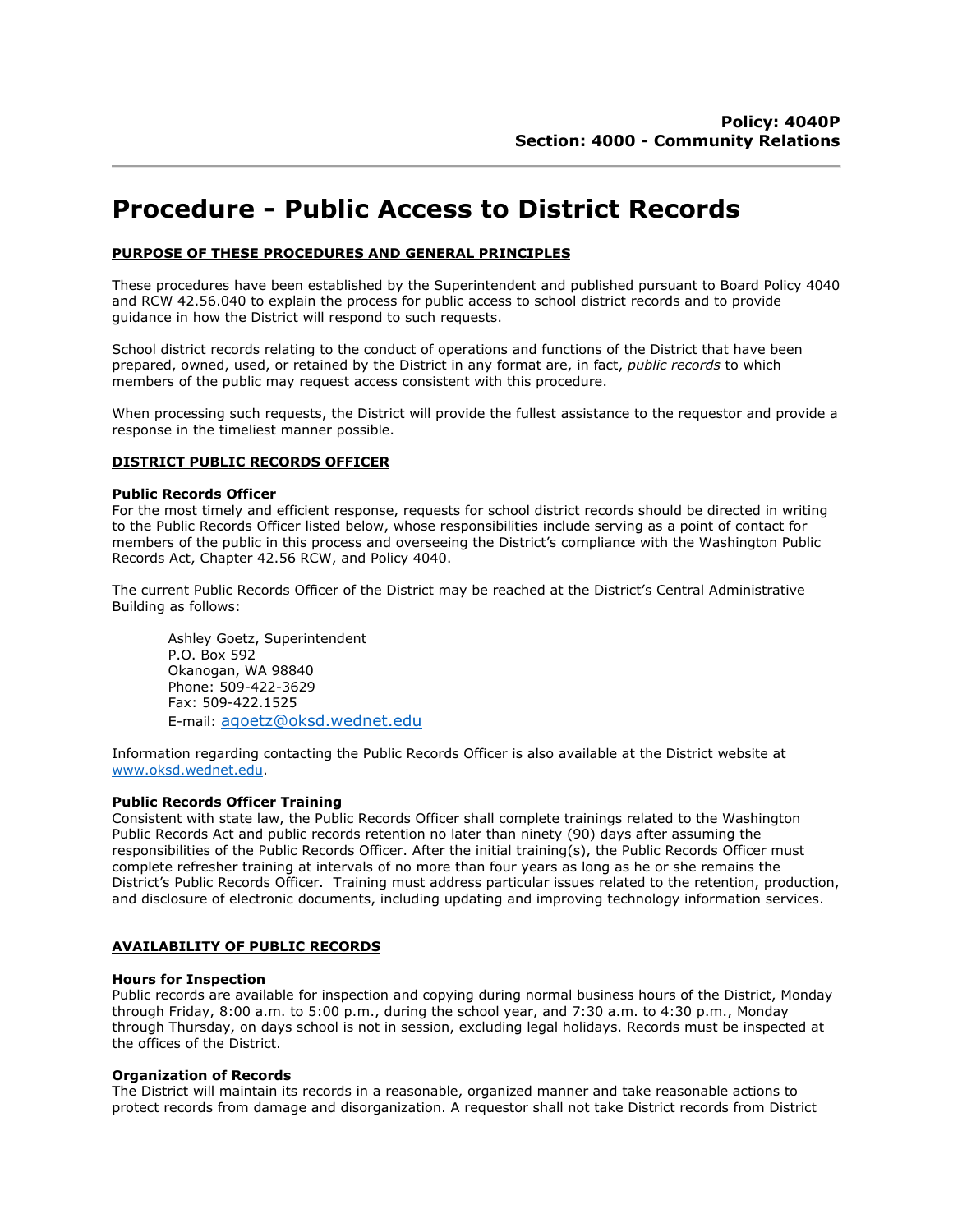offices without the permission of the Public Records Officer or designee. During the inspection of records, a District employee will typically be present to protect records from damage or disorganization.

The District will also maintain a log of public records requests that have been submitted to and processed by the District. This log shall include, but not be limited to, the following information for each request: The identity of the requestor if provided, the date the request was received, the text of the original request, a description of the records produced in response to the request, a description of the records redacted or withheld and the reasons therefor, and the date of the final disposition of the request.

## **Information Online**

A variety of records and information are available on the District website at www.oksd.wednet.edu. Requestors are encouraged to view the documents available on the website prior to submitting a records request.

# **MAKING A REQUEST FOR PUBLIC RECORDS**

# **Request to Public Records Officer**

Any person wishing to inspect or copy public records of the District shall make the request in person during the District's normal office hours, or in writing by letter, fax, or email addressed to the Public Records Officer and including the following information:

- Name, address, telephone number, and email address of requestor;
- Identification of the public records adequate for the Public Records Officer or designee to locate the records; and
- The date the request is submitted to the District.

The District recommends using its Public Records Request Form when submitting a request for records. This form is available for use by requestors at the District's central office and online at www.oksd.wednet.edu.

# **Identifiable Records**

A request under the Washington Public Records Act, Chapter 42.56 RCW and District Policy 4040 must seek an identifiable *record(s).* A request for all or substantially all of the records prepared, owned, used, or retained by the District is not a valid request for identifiable records. General requests for information from the District that do not seek identifiable records are also not covered by Policy 4040. A request for all records discussing a particular topic or containing a particular keyword or name will not be considered a request for all of the District's records.

#### **Requesting Electronic Records**

The process for requesting electronic public records is the same as for requesting paper public records. However, to assist the District in responding to a request for electronic records, a requestor should provide specific search terms that will allow the Public Records Officer or designee to locate and assemble identifiable records responsive to the request.

#### **Creating New Records**

The District is not obligated by law to create a new record to satisfy a records request for information. The District may choose to create a record depending on the nature of the request and the convenience of providing the information in a new document, such as when data from multiple locations is requested and can be more easily combined into a single new record.

#### **Copies of Records**

If the requestor wishes to have copies of the records made instead of inspecting them, he or she shall make this clear in the request and make arrangements to pay for copies of the records or a deposit.

## **Requests Not in Writing**

The Public Records Officer or designee may accept informal requests for public records by telephone or in person. To avoid any confusion or misunderstanding, however, requestors should be mindful that a request reduced to writing is always the preferred method. If the Public Records Officer or designee receives a request by telephone or in person, the Public Records Officer will confirm his or her understanding of the request with the requestor in writing.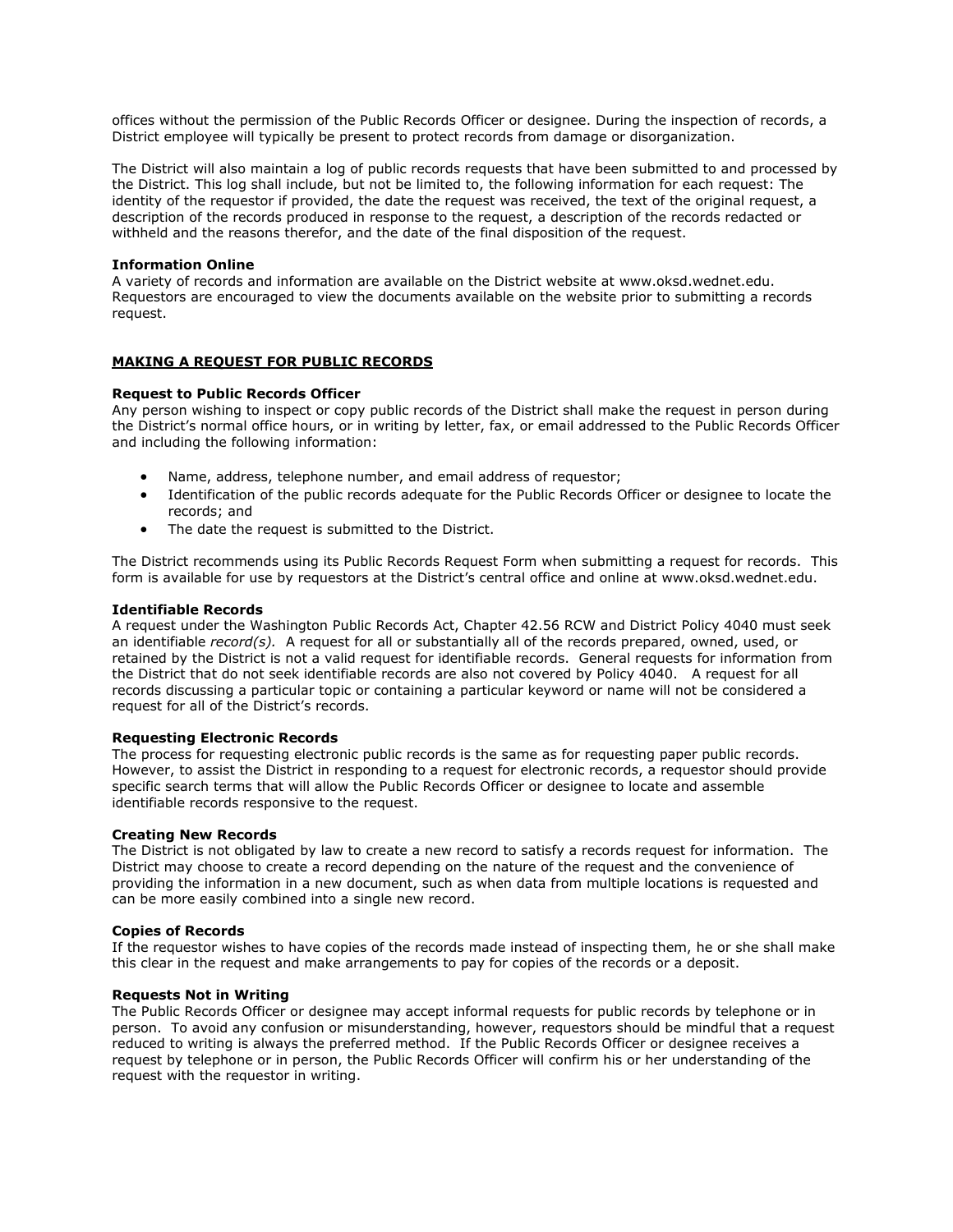# **PROCESSING OF PUBLIC RECORDS REQUESTS**

# **Order of Processing Requests**

The District will typically process requests in the order received. However, requests may also be processed out of order if doing so allows the most requests to be processed in the most efficient manner.

# **Central Review**

Records requests not made to the Public Records Officer of the District will be forwarded by building level administrators, program administrators, or other staff receiving the request to the Public Records Officer for processing.

# **Five-Day Response**

Within five (5) business days of receipt of a request, the Public Records Officer will do one or more of the following:

- 1. Provide copies of the record(s) requested or make the record available for inspection—or, in the alternative, provide an internet address and link to the District's website where the specific record can be accessed (provided that the requestor has not notified the District that he or she cannot access the records through the internet) ; or
- 2. Acknowledge that the District has received the request and provide a reasonable estimate of the time it will require to fully respond; or
- 3. Acknowledge that the District has received the request, and ask the requestor to provide clarification for a request that is unclear, while providing to the greatest extent possible a reasonable estimate of the time the District will require to respond to the request if it is not clarified; or
- 4. Deny the request (although no request will be denied solely on the basis that the request is overbroad).

If the requestor fails to respond to the District's request for clarification within 30 days and the entire request is unclear, the District may close the request and not further respond to it. If the requestor fails to respond to the District's request for clarification within 30 days, and part of the request is unclear, the District will respond to the portion of the request that is clear and may close the remainder of the request. In unusual circumstances, the District may also seek a court order enjoining disclosure pursuant to law.

The District may deny a bot request that is one of multiple requests from the requestor within a twentyfour-hour period if the District establishes that responding to the multiple bot requests would cause excessive interference with the District's other essential functions. The District may deem a request to be a bot request when the District reasonably believes the request was automatically generated by a computer program or script.

If the District does not respond in writing within five business days of receipt of the request for disclosure, the requestor should contact the Public Records Officer to determine the reason for the failure to respond.

## **Purpose of Request**

The District may inquire into the purpose for which a record is requested and may use the answer to aid in gathering responsive records and determining whether the public has a legitimate interest in obtaining the information. However, a requester is not required to provide a purpose and the District may not decline to furnish the records solely because the requester refuses to furnish a purpose for the request.

# **Protecting Rights of Others**

In the event that the requested records contain information that may affect rights of others and may be arguably exempt from disclosure, the Public Records Officer may, prior to providing the records, give notice to such others. The notice may make it possible for the others to contact the requestor and ask him or her to revise the request, or, if necessary, seek a court order to prevent or limit the disclosure. The notice to the affected persons may also include a copy of the request.

# **Records Exempt from Disclosure**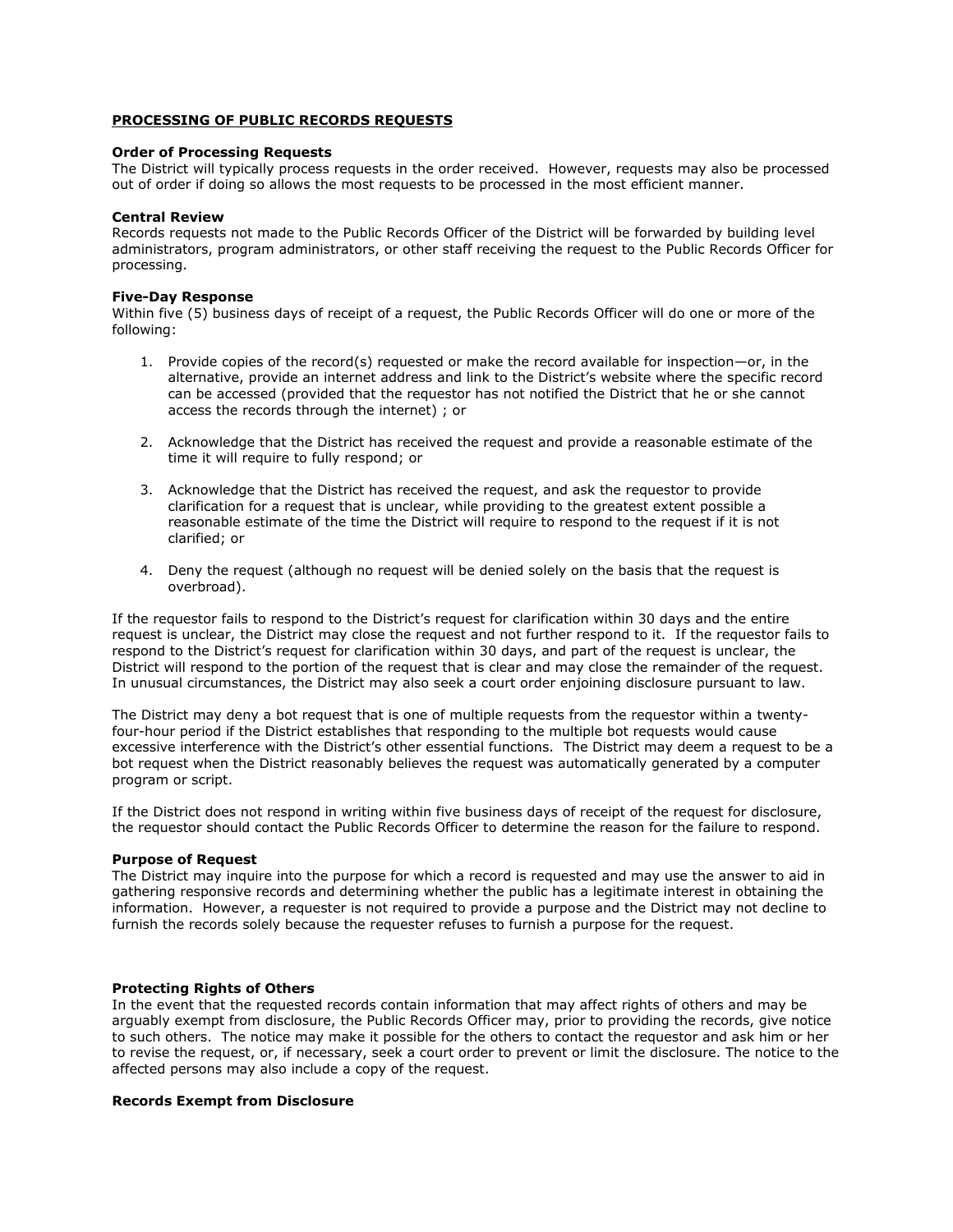Some records are exempt from disclosure, in whole or in part, under a specific exemption contained in chapter 42.56 RCW or another statute which exempts or prohibits disclosure of specific information or records.

If the District believes that a record is exempt from disclosure and should be withheld, the Public Records Officer will state in writing the specific exemption (and statutory section) which applies and provide a brief explanation of how the exemption applies to the record being withheld or redacted. This exemption and explanation will be provided to the requestor in a withholding index or log.

If only a portion of a record is exempt from disclosure, but the remainder is not exempt, the Public Records Officer will redact the exempt portions, provide the nonexempt portions, and indicate to the requestor why portions of the record are being redacted in the withholding index or log.

# **List of Laws Exempting or Prohibiting Disclosure**

Pursuant to RCW 42.56.070 (2), these rules contain a list of laws—other than those specifically listed in the Washington Public Records Act, Chapter 42.56 RCW—which may exempt disclosure of certain public records or portions of records. The District has identified the following laws:

- The Family Educational and Privacy Rights Act (FERPA), 20 USC § 1232g (regarding student educational records);
- Washington State Student Education Records Law, RCW 28A.605.030;
- The Individuals with Disabilities Education Act (IDEA), 20 U.S.C. § 1400 et. seq. and 34 C.F.R. Part 300 (protecting the confidentiality of personally identifying information contained in student records of students with disabilities).
- Privileged communications and attorney work product, such as set forth in Chapter 5.60 RCW;
- Criminal Records Privacy Act (CRPA), Chapter 10.97, RCW;
- Information on students receiving free or reduced lunch, 42 USC  $\S$  1758(b)(6);
- Health Insurance Portability and Accountability Act (HIPAA), 45 CFR parts 160-164 (regarding health care information privacy and security);
- Abuse of Children Protection and Procedure, RCW 26.44.010; RCW 26.44.030(9);
- Notification of Juvenile Offenders, RCW 13.04.155(3);
- Examination question for teachers or pupils prior to the examination, RCW 28A.635.040;
- Public Law 98-24, Section 527 of the Public Health Services Act, 41 USC § 290dd-2 (confidentiality of alcohol and drug abuse patient records);
- United States and Washington Constitutional provisions including, but not limited to, the right of privacy and freedom of association.

In addition to these exemptions, RCW 42.56.070 (9) prohibits providing access to lists of individuals requested for commercial purposes, and the District may not do so unless specifically authorized or directed by law.

The above list is for informational purposes only and is not intended to cover all possible exemptions from the public records law. The above list includes only exemptions which may be in addition to those set forth in Chapter 42.56 RCW. Under appropriate circumstances, the District may rely upon other legal exemptions which are not set forth above or contained within the public disclosure law.

# **Inspection of Records**

Consistent with other demands, and without unreasonably disrupting District operations, the District shall promptly provide for the inspection of nonexempt public records. No member of the public may remove a document from the viewing area without the permission of the Public Records Officer, nor may he or she disassemble or alter any document. The requestor shall indicate which documents he or she wishes the District to copy. There is no cost to inspect District records.

# **Providing Copies of Non-Electronic Records**

After inspection is complete, the Public Records Officer or designee shall make the requested copies or arrange for copying.

# **Providing Electronic Records**

When a requestor requests records in an electronic format, the Public Records Officer or designee will provide the nonexempt records or portions of such records that are reasonably locatable in an electronic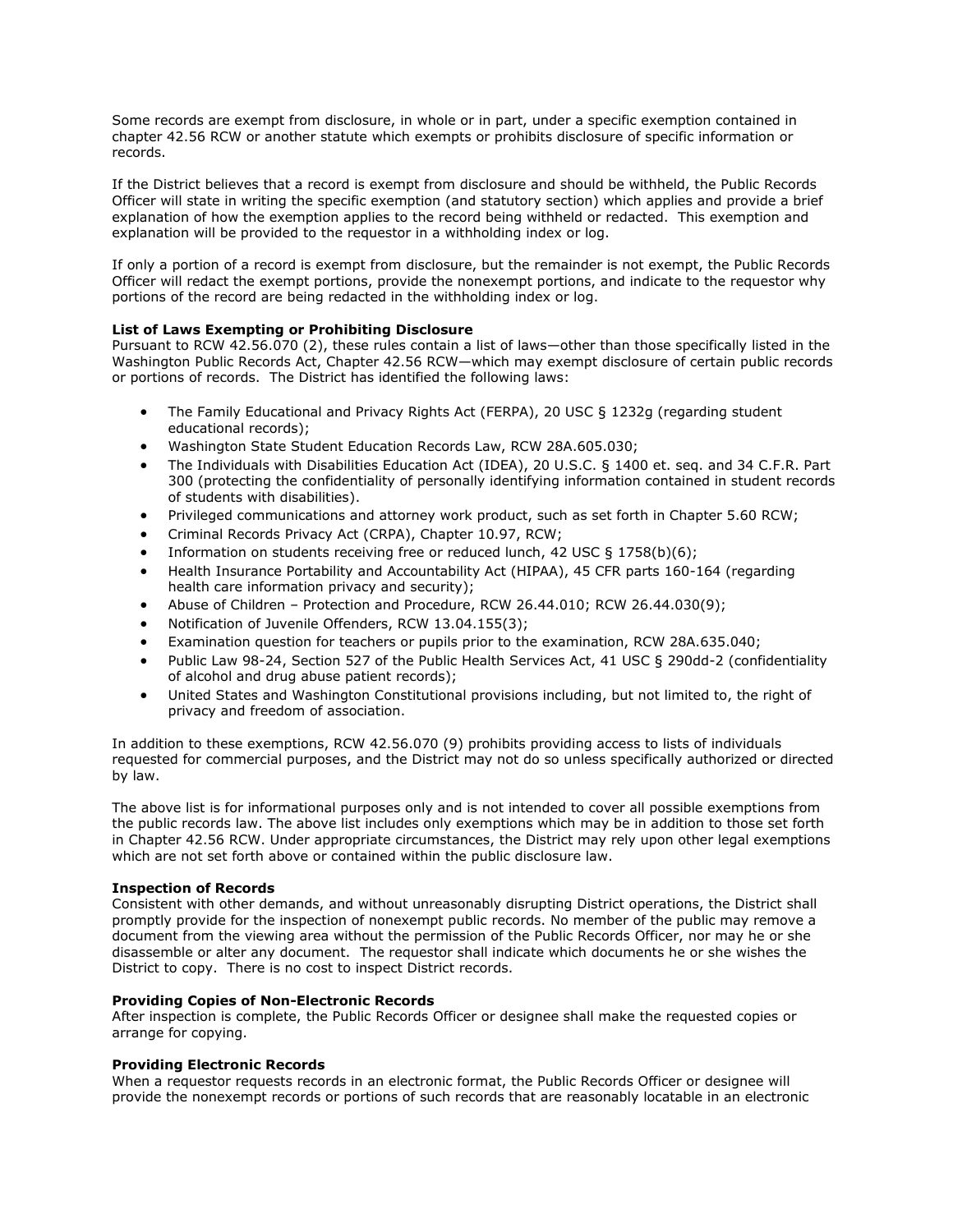format that is used by the District and is generally commercially available, or in a format that is reasonably translatable from the format in which the District keeps the record.

## **Providing Records in Installments**

When the request is for a large number of records, the Public Records Officer or designee has the right to provide access for inspection and copying in installments. If, within thirty (30) days, the requestor fails to inspect the entire set of records or one or more of the installments, the Public Records Officer or designee may stop searching for the remaining records and close the request as discussed further below.

## **Completion of Inspection**

When the inspection of the requested records is complete and all requested copies are provided, the Public Records Officer or designee will indicate that the District has completed a diligent search for the requested records and made any located nonexempt records available for inspection.

# **Closing Withdrawn or Abandoned Request**

The requestor must claim or review the assembled records within thirty (30) days of the District's notification to him or her that the records are available for inspection or copying. The District should notify the requestor in writing of this requirement and inform the requestor that he or she should contact the District to make arrangements to claim or review the records. If the requestor or a representative of the requestor fails to claim or review the records within the thirty-day period or make other arrangements, the District may close the request and refile the assembled records.

When the requestor either withdraws the request or fails to fulfill his or her obligations to inspect the records or pay the deposit or final payment for the requested copies, the Public Records Officer will close the request and indicate to the requestor that the District has closed the request.

# **Later Discovered Documents**

If, after the District has informed the requestor that it has provided all available records, the District becomes aware of additional responsive documents existing at the time of the request, it will promptly inform the requestor of the additional documents and provide them on an expedited basis.

# **COSTS OF PROVIDING RECORDS, WAIVER OF COSTS, AND AGREEMENTS REGARDING COSTS**

#### **Cost of Printed Copies and Mailing**

The cost of providing photocopies or printed copies of electronic records is 15 cents per page. Alternatively, if the District determines and documents that the fees allowed under this procedure are clearly equal to, or more than, two dollars, the District may instead charge a flat fee of two dollars to provide the records. If the District charges a flat fee for the first installment, the District will not charge an additional flat fee or a per page fee for any subsequent installments. Payment may be made by cash, check, or money order payable to the District.

The District may also charge actual costs of mailing, including the cost of the shipping container or envelope.

The Public Records Officer or designee may require the payment of the remainder of the copying costs before providing all the records, or the payment of the costs of copying an installment before providing that installment.

If requested, the District will provide a summary of the applicable charges before any copies are made. The requestor will be allowed to revise the request in order to reduce the applicable charges.

## **Customized Service Charge**

A customized service charge may be imposed if the District estimates that the request would require the use of information technology expertise to prepare data compilations, or to provide customized electronic access services when such compilations and customized access services are not used by the District for other District purposes. The customized service charge may reimburse the District up to the actual cost of providing the services in this paragraph.

The District will not assess a customized service charge unless it has notified the requestor of the customized service charge to be applied to the request, including an explanation of why the customized service charge applies, a description of the specific expertise, and a reasonable estimate cost of the charge.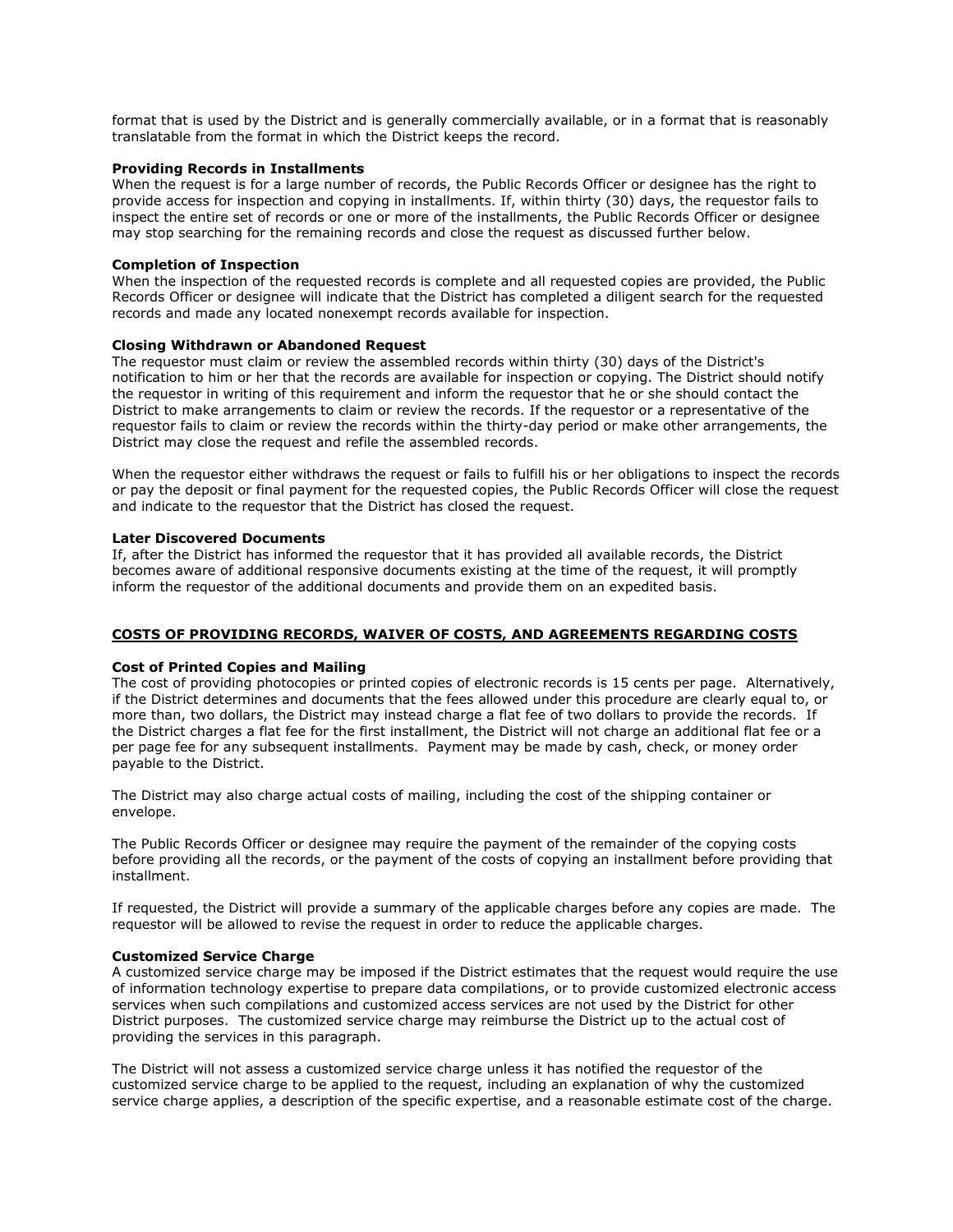The notice will also provide the requestor the opportunity to amend his or her request in order to avoid or reduce the cost of a customized service charge.

# **Cost for Electronic Records**

The cost for providing electronic records is as follows:

1. Ten cents per page for public records scanned into an electronic format or for the use of District equipment to scan the records;

2. Five cents per each four electronic files or attachment uploaded to email, cloud-based data storage service, or other means of electronic delivery;

3. Ten cents per gigabyte for the transmission of public records in an electronic format or for the use of District equipment to send the records electronically; and

4. The actual cost of any digital storage media or device provided by the District, the actual cost of any container or envelope used to mail the copies to the requestor, and the actual postage or delivery charge.

The District will take reasonable steps to provide the records in the most efficient manner available to the District in its normal operations;

Alternatively, if the District determines and documents that the fees allowed under this procedure are clearly equal to, or more, than two dollars, the District may instead charge a flat fee of two dollars to provide the records. If the District charges a flat fee for the first installment, the District will not charge an additional flat fee or a per page fee for any subsequent installments.

The Public Records Officer or designee may also require the payment of the remainder of the copying costs before providing all the records, or the payment of the costs of copying an installment before providing that installment.

If requested, the District will provide a summary of the applicable charges before charges are imposed under this procedure. The requestor will be allowed to revise the request in order to reduce the applicable charges.

The District will not impose copying charges for access to or downloading of records that the District routinely posts on its website prior to the receipt of a request, unless the requestor has specifically requested that the District provide copies of such records through other means.

#### **Deposits**

Before beginning to make the copies, the Public Records Officer or designee may require a deposit of up to ten percent of the estimated costs of copying all the records selected by the requestor, including the cost of a customized service charge according to the provision above.

#### **Waiver**

The Public Records Officer may waive any charge assessed for a request. On behalf of the District, the Public Records Officer may also enter into any contract, memorandum of understanding, or other agreement with a requestor that provides an alternative fee arrangement to the charges authorized in this Procedure, or in response to a voluminous or frequently occurring request.

#### **REVIEW OF DENIALS OF PUBLIC RECORDS**

#### **Petition for Internal Administrative Review of Denial of Access**

Any person who objects to the initial denial or partial denial of a records request may petition in writing (including email) to the Public Records Officer for a review of that decision. The petition shall include a copy of or reasonably identify the written statement by the Public Records Officer or designee denying the request.

# **Consideration of Petition for Review**

The Public Records Officer shall promptly provide the petition and any other relevant information to the District Superintendent. That person will immediately consider the petition and either affirm or reverse the denial within two business days following the district's receipt of the petition, or within such other time, which the District and the requestor mutually agree.

# **REPORTING COSTS OF PRODUCING PUBLIC RECORDS**